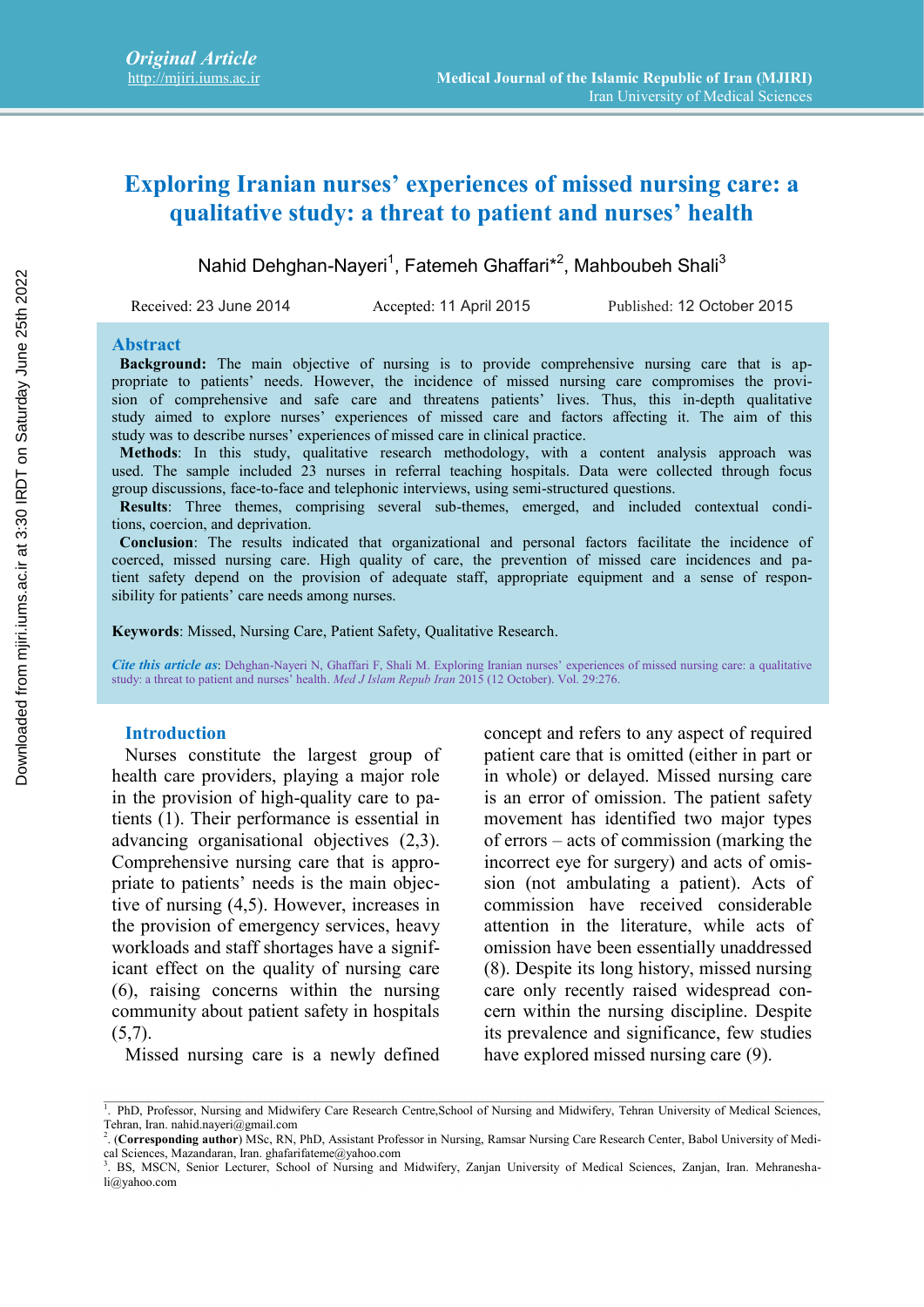Consumer demand for services has increased disproportionately to the quality of care. Furthermore, consumers are calling for cost control measures for medical services and high-quality care (10). Despite this, missed nursing care persists, highlighting a need to address this phenomenon  $(4.5)$ .

Iranian nurses are exposed to many workrelated challenges that may influence the quality of nursing care (1), resulting in differences in Iran's functional nursing structure and that of other countries. Challenges include staff shortages (1), working immediately after graduation and without any experience (11), lack of work permits, working overtime and having two or three different jobs (12), undefined duties, high workload, defective equipment, low wages and benefits (13), poor social status (1,13), the gap between theory and practice, lack of community-based nursing care, lack of an appropriate student recruiting system, shortcomings in the nursing education curriculum (1) and collaboration with other healthcare professionals (14). Attempts to prevent missed nursing care require in depth research into the nature of the Iranian healthcare systems. Exploring nurses' experiences of missed nursing care and answering questions such as "How do nurses e experience missed care?", and "What factors influence these experiences?" is extremely important; yet, few studies have been conducted in this regard. The importance of this subject in Iran informed this study's focus on nurses' experiences of missed care and factors affecting it.

# **Methods**

# *Research design*

We used qualitative methodology with a content analysis approach. Qualitative content analysis is appropriate for obtaining reliable and valid results from textual data, producing new knowledge, new insights, depicting factual information and providing practical guidelines for action (15-17).

# *Setting and Sample*

In this study, purposive sampling was used. In order to obtain rich information with maximum variability (age, gender, work history, type of employment, type of ward, and working shift), sampling continued until data saturation. The sample included 23 nurses working in various wards within teaching hospitals affiliated to Tehran University of Medical Sciences, with a minimum work experience of 12 months.

# *Data collection*

Data were collected through the researchers' field notes and recorded face-to-face interviews, telephonic interviews and focus group discussions. The majority of the data were collected through face-to-face interviews and field notes. Telephonic interviews enabled the collection of incomplete information. Focus group discussions enabled the investigation of reasons for missed care and discussions between special care unit nurses and general ward nurses. Face to face interviews were conducted according to specified interview guidelines. Interviews began with general questions and, given the participants' responses, became more detailed. The first question was: "Please describe the care that you have given to your patients during a working shift", followed by questions on missed care and factors influencing it. The researchers and participants agreed on a suitable venue and time for data collection. Face to face interviews were conducted in a quiet environment in either the head nurses or researcher's room, whichever the participants chose. We conducted nine face-to-face interviews lasting 30–40 minutes each, five telephonic interviews lasting 10–15 minutes each and two focused group discussions with four or five nurses, each lasting 20–25 minutes. Data were collected over 12 months (2012–2013).

# *Data Analysis*

Conventional content analysis, based on Graneheim and Lundman's (2004) method, was used for data analysis (18). In this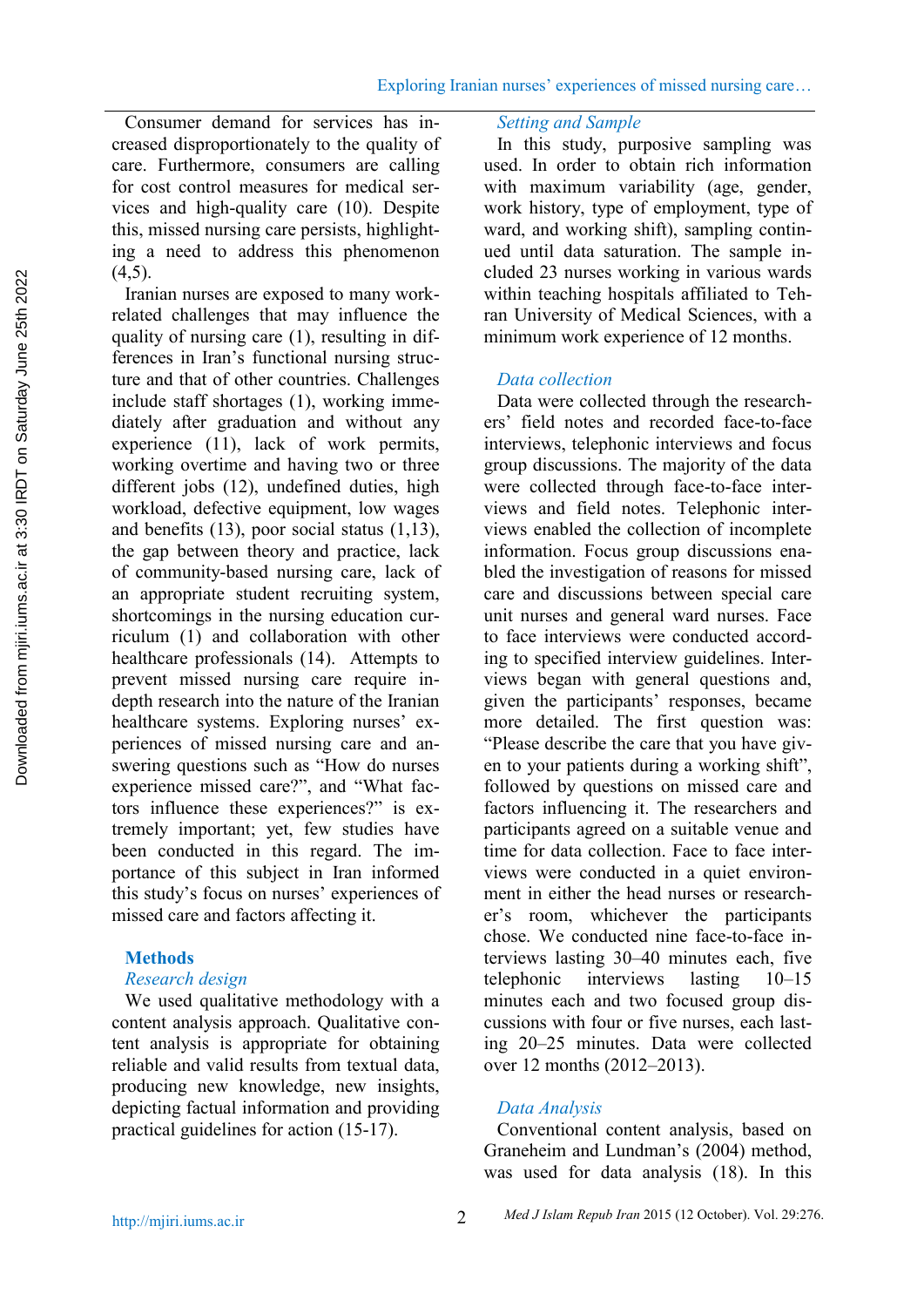study, the contents of each interview were transcribed immediately thereafter and read several times for comprehension by the researchers and to ensure correspondence with the study's objectives. Then, initial codes were extracted, combined and classified according to similarities. Efforts were made to ensure maximum homogeneity nurses within classes and maximum heterogeneity between them.

# *Protection of Human Subjects*

The research protocol was approved by institutional ethical committee providing protection of human subjects (research project number 458).

### **Results**

#### *Participant Characteristics*

Participants included 23 nurses (7 men and 16 women); of whom, 79% held a Bachelor's degree. The participants were aged 25–37 years, with a mean work experience of  $8.4 \pm 2.2$  years; 66% worked night shifts and 59% were employed on contract.

# *Content Analysis Results*

Contextual conditions, coercion and deprivation were conditions affecting care behaviour and missed care by staff nurses and are described below. In turn, several subthemes could be attributed to each of these three main themes (Table 1).

### *Contextual Conditions*

Contextual conditions include system and management failures and team disintegration, resulting in missed nursing care and, subsequently, deprivation of nursing services.

### *System and Management Failure*

Missed nursing care occurs due to staff and equipment shortage in the wards and an unfavourable organisational environment. Nursing staff shortage was the leading cause of missed care, resulting in the employment of inexperienced nurses, graduate and nursing students. Nonprofessionals such as auxiliary nurses, medical assistants, service workers and patient's companions performed specialised nursing duties. This decreased nursing care quality threatens patients' lives and results in higher error margins and missed nursing care. A novice nurse, working the night shift and being recently transferred to the internal ward, said of a patient needing intake-output control:

"Sometimes we are forced to ask service workers to empty a patient's urine bag… therefore, we did not realise that the patient had anuria and he lost consciousness."

Staff distribution according to the health care system differs according to wards and the types of services provided. Missed care is less probable in special care units, as these require a relatively high number of experienced nursing staff, also offering more opportunities for in-service training and specialised courses for the personnel compared to other wards. In these wards, nurses feel that they have more autonomy and authority. A nurse with a master's degree and 6 years' working experience in Coronary Care Unit (CCU) and internal wards, on a night shift for which she was responsible, asserted:

"Ever since I was transferred to CCU, I have hardly missed care. Here, facilities and equipments help us provide better quality of care, but I looked after 20 patients in

| Table 1. The Themes and Subthemes of This Study |                               |
|-------------------------------------------------|-------------------------------|
| <b>Themes</b>                                   | <b>Subthemes</b>              |
| <b>Contextual Conditions</b>                    | System and Management Failure |
|                                                 | Team Disintegration           |
| Lack of Staff Effectiveness                     | Lack of Motivation            |
|                                                 | Affectability                 |
| Coercion                                        | Silent Care                   |
|                                                 | Escape                        |
|                                                 | Deprivation                   |

Table 1. The Themes and Subthemes of This Study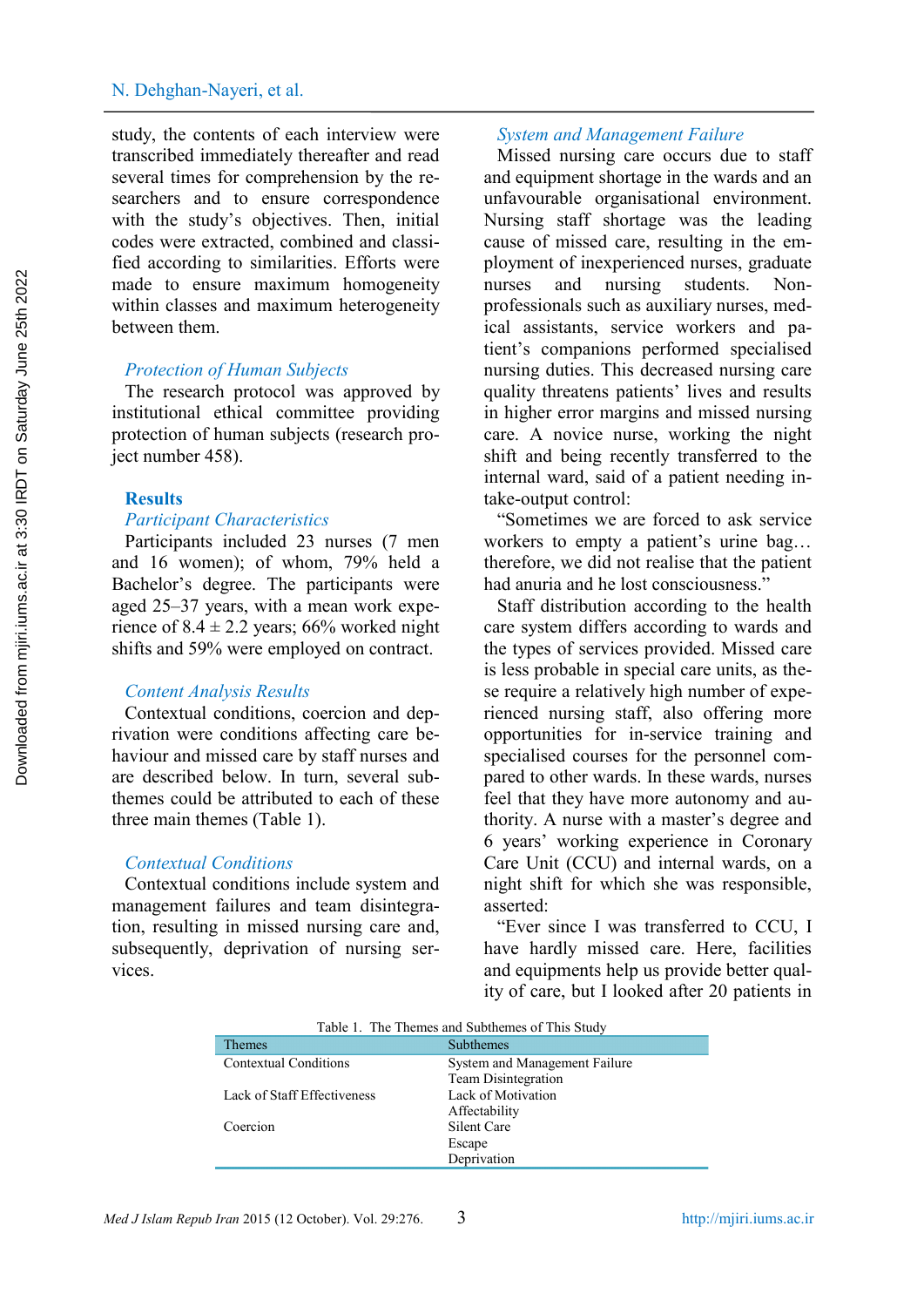the internal ward."

The limited number of public hospitals which are considered cheap hospitals, and high admission levels have led to patient overcrowding in wards so as to cover patients' financial constraints. This has resulted in staff shortages and a higher workload for nurses. Staff shortages, especially in the emergency ward (with unpredictable and uncontrollable admissions) are more conspicuous, forcing nurses to transfer patients to any non-specialised ward with vacant beds. This exacerbates the failure of health care system. An emergency ward nurse on a night shift, with a three years' experience, stated:

"We have no choice, and have to empty beds for admission of emergency patients. That is why we send them to any ward. Well, in all this chaos and disorder, we miss some of the care."

Nurses considered the shortage of facilities as an important factor in missed care. Old equipment, shortage of disposable goods and the unaffordability of new and advanced tools partially constitute system failure. These factors result in longer equipment preparation times, burnout and fatigue among nurses and can compromise nurses' safety. In turn, these are accompanied by threats to patient safety, patient dissatisfaction and treatment discontinuation. An orthopaedic nurse often working on evening and night shifts stated:

"A patient once aspirated and due to the lack of a catheter, we could not clear the secretion in time; the patient became comatose and was subsequently transferred to the ICU (intensive care unit)."

Head nurses and nursing managers facilitate the provision of quality care. However, in this study, lack of planning, as well as superficial and insufficient supervision were glaringly obvious. Planning often meant improper and inadequate delegation of duties and the use of relief nurses who are unfamiliar with the ward. Moreover, ineffective management resulting from adverse systemic conditions and inadequacies imposed a high workload on nurses. Examples of these are a low nurse-patient ratio or allocation of patients to unskilled individuals (e.g., nursing students). A novice nurse working in the internal ward said:

"During some shifts, I have to look after as many as 30 patients, assisted by only one healthcare worker. By the time I have finished administering their 2 pm medication, it is 6 pm and I have to administer their 6 pm medication. Moreover, I am in charge of the shift and have to write all of the patients' reports."

In addition to poor planning, supervision of nurses' performance is not without flaws. Merely monitoring registers without considering care practices constitutes superficial and shallow supervision only aimed at catching out offenders in the wards. A recently qualified nurse stated:

"No one at all asked if care had been provided or not. Even if they found out, they pretended otherwise. The supervisor only checks records and patients' notes and is not much bothered about care."

# *Team Disintegration*

When providing patient care, nurses have to collaborate with other treatment team members, especially doctors. Team disintegration occurs in different forms, including the lack of communication and collaboration between nurses and doctors, and the authority of doctors and service provision that is overshadowed by that of doctors. A nurse with a master's degree and six years of work experience in the ICU said:

"A nurse is practically nobody and obeys the doctor blindly, has low self-esteem and has to say 'Yes Sir' to the doctor, and this has led to the doctors' mistrust and mistreatment of the nurses."

Lack of collaboration between doctors and nurses was more obvious, especially in teaching hospitals and during evening and night shifts. This was evidenced by the constant issuing of orders in writing or verbally by medical students and doctors in the absence of nurses, and without consulting or informing them. This has resulted in a high workload for nurses. An emergency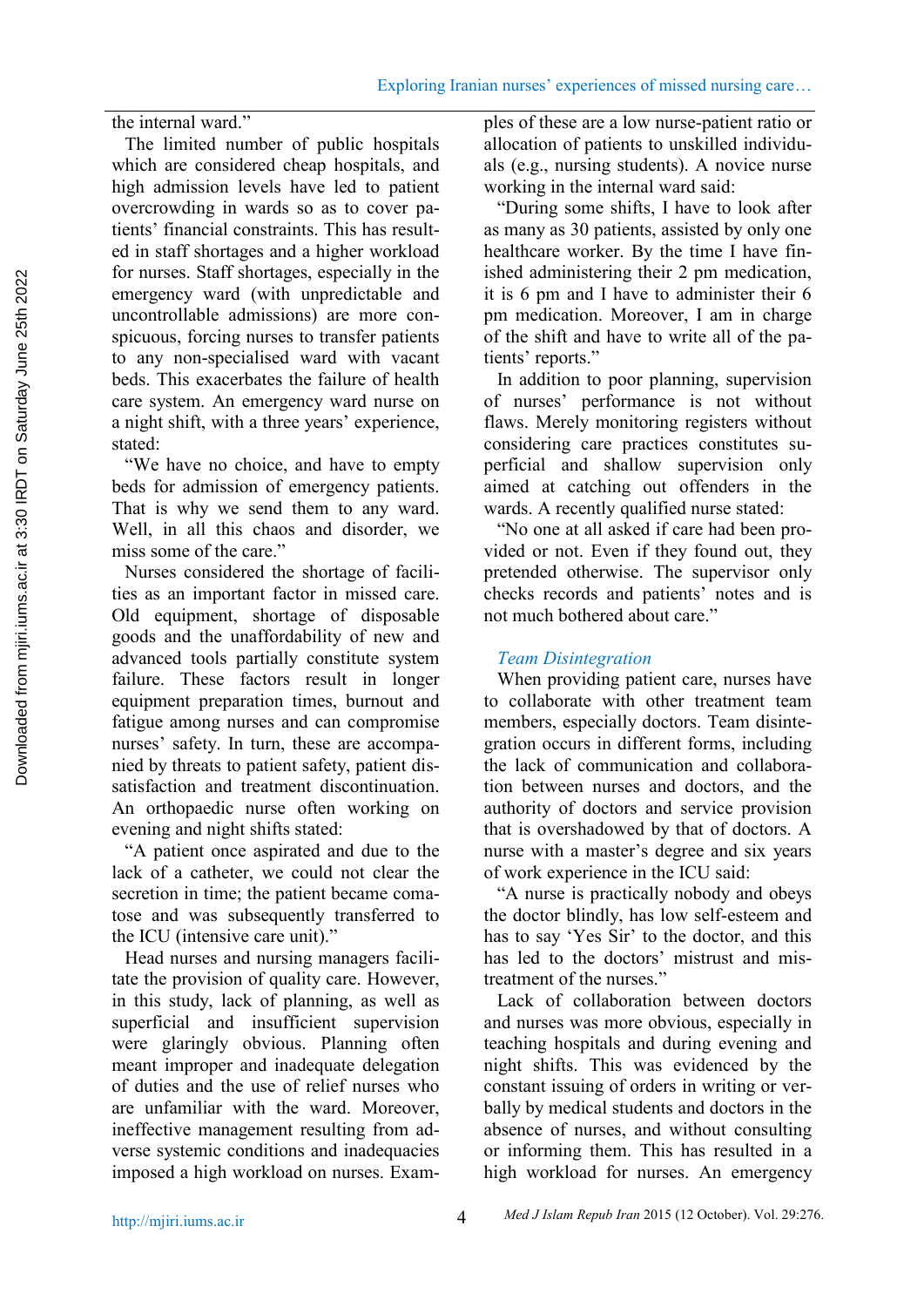#### ward nurse said:

"The majority of missed care occurs due to verbal instructions by doctors. Believe me, we do not want to obey these instructions, but here, you cannot argue with doctors. Sometimes, even without our knowledge, doctors visit patients and leave"

# *Lack of Staff Effectiveness*

This category comprises two sub categories: Lack of motivation and affectability.

# *Lack of Motivation*

Nurses identified disinterest, dissatisfaction with the nursing profession and laziness as factors associated with the ineffectiveness of nursing staff. A novice nurse with a master's degree who worked in the oncology ward stated:

"Some people are naturally happy-golucky; perhaps they are not interested in nursing and only come to clock-in and go. I feel that missed care occurred because my colleague was not interested in the work."

Lack of accountability, not considering patient needs, failure to follow up, covering up and frequent missed care which result in habitual missed care had an impact on missed nursing care. A male nurse currently working in the orthopaedic ward confessed:

"Well, I confess that I am not precise in checking the file and doing what I am told. I take blood pressure, but not pulse, respiration, or temperature; I think it is a waste of time."

### *Affectability*

Working alongside negligent and perfunctory colleagues affects nurses. Observing behaviours such as ridiculing care based on standard nursing procedures and principles, non-supervision of new nurses and delegation of duties from peer nurses to them resulted in observation of missed care incidents. A nurse with one year's experience, currently working on night shifts in the neurology ward, stated**:**

"For instance, legally, we ought to check vital signs at 6 pm and 6 am. None of my colleagues takes the 6 pm one. Sometimes I see that they have scribbled up something at 12 midnight and leave. They think it is a waste of time so I have become indifferent towars my duties."

# *Coercion*

This theme comprised three categories of silent care, escape and deprivation. The participating nurses argued that widespread, missed nursing care depended on an unsuitable working environment. Nursing staff shortages resulted in low nurse-patient ratios. Those working in a busy wards, sometimes alone, provide highly demanding care, resulting in exhaustion and fatigue. These nurses may miss vital care details while performing their duties.

# *Silent care*

Nurses in this study stated that, due to managerial and systemic requirements and barriers, they are sometimes compelled to miss care, given the need to prioritise care provision. Usually, this prioritising is done in accordance with the working system's expectations, doctors' preferences and the nurse's role within the system. The nurses prioritised care in instances of missed care such as patient and family education, interrupted training, training irrespective of needs, conditions or level of a patient's learning, and minimal contact with a patient or mental/emotional missed care toward him. Nurses typically prioritised immediate and primary care, such as administering medication, Intra Vessel therapy and activities that are observable to managers. A female nurse working in the CCU, with six years' work experience said:

"Often, we do not have the time to communicate with patients. We talk to (them) about their illness, diet, etc. when inserting an IV line. I prioritise my work according to the time I have. Nursing officials and even doctors only care about appearances."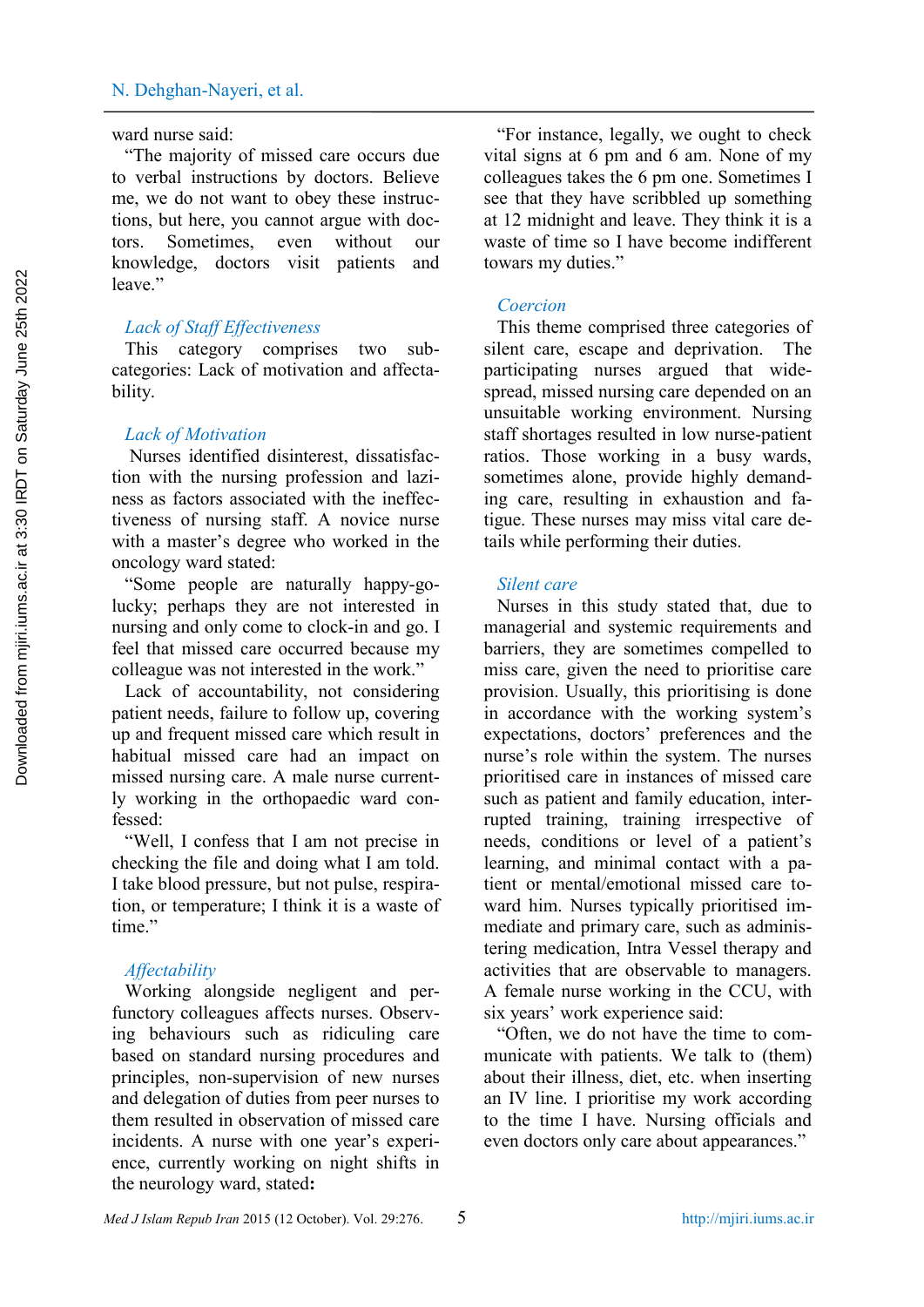# *Escape*

Staff shortages and a high-pressure environment mean that nurses do not enjoy organisational support, resulting in 'escape'. Escape manifests in time wasting, long periods spent handling admissions and reports, performing peripheral and non nursing duties or selective care based on a patient's self-assessment without conducting appropriate examinations and providing routine-oriented care. A nurse working in the surgery ward, usually caring for a large number of patients stated:

"I get so tired that sometimes I try to pass time on my shift by writing patient files and notes; when I walk by and see that the patient is OK, I do not bother to go in and check his/her vital signs."

Nurses feared being confronted by the nursing manager, which induced threats about their current position and fear of legal punishment. This resulted in escape, demonstrated by failure to report missed care or faking care. A male nurse with two years' work experience, working in the surgery ward and often not checking TPR stated:

"I falsely recorded that I performed care and did not tell the head nurse or the doctor; I knew that they would be angry and tell me off."

A non-supportive occupational environment also resulted in nurses' failure to report missed care, in turn leading to despair, frustration and feelings of powerlessness. A nurse with eight years' work experience in various wards said:

**"**So far, not even once, have nursing managers ever supported me. Whenever there is a problem (regarding the patient), even when the system is to blame, they blame us in front of doctors or patients."

Escape also manifested when nurses listed care without considering quality, provided care only upon the patient's request or if the patient was extremely sick (care according to conditions like staff and time), self-imposed timing of care and eliminating care. A new nurse, working rotating shifts in the surgery ward, confessed:

"For example, if the patient had dyspnoea and really needs and asks for oxygen, then I would give him/her oxygen."

# *Deprivation*

Contextual conditions and coercion in missed care resulted in deprivation, which affects patients and nurses. Deprivation comprised four subcategories of ethical distress, burnout, compensation and sublimation. In this study, most cases of nursing care deprivation related to the education of patients and their families about a medical condition and how to manage it, or education relating to discharge and personal hygiene. The second instance of missed case in this regard related to psychological/emotional missed care, demonstrated by indifference towards patients' concerns, lack of empathy or a caring relationship with the patient and failure to respond to patients' questions about a disease and its prognosis.

The deprivation theme alludes to the effects of missed care on both nurses and patients. Whenever a nurse tried to make up for the missed care of a patient, other patients' care was either missed or delayed, leading to longer hospitalisation periods, higher medical costs and even death. A nurse with three years' work experience, working in the ICU, stated:

"I remember one night Code Blue was paged for a patient. Unfortunately, the catheter in the vein receiving dopamine was out, and I had forgotten to control the patient's IV line. Code Blue was paged again for this patient and, unfortunately, he died."

# **Discussion**

Due to unfavourable systemic conditions of health care and personal factors, missed nursing care is prevalent in Iranian hospitals, affecting patients, nurses and the entire health care system. Nurses considered systemic and managerial failures, which constitute contextual factors, as the most important contributors towards missed care. In their opinion, staff shortages, patient overcrowding, lack of proper medical facilities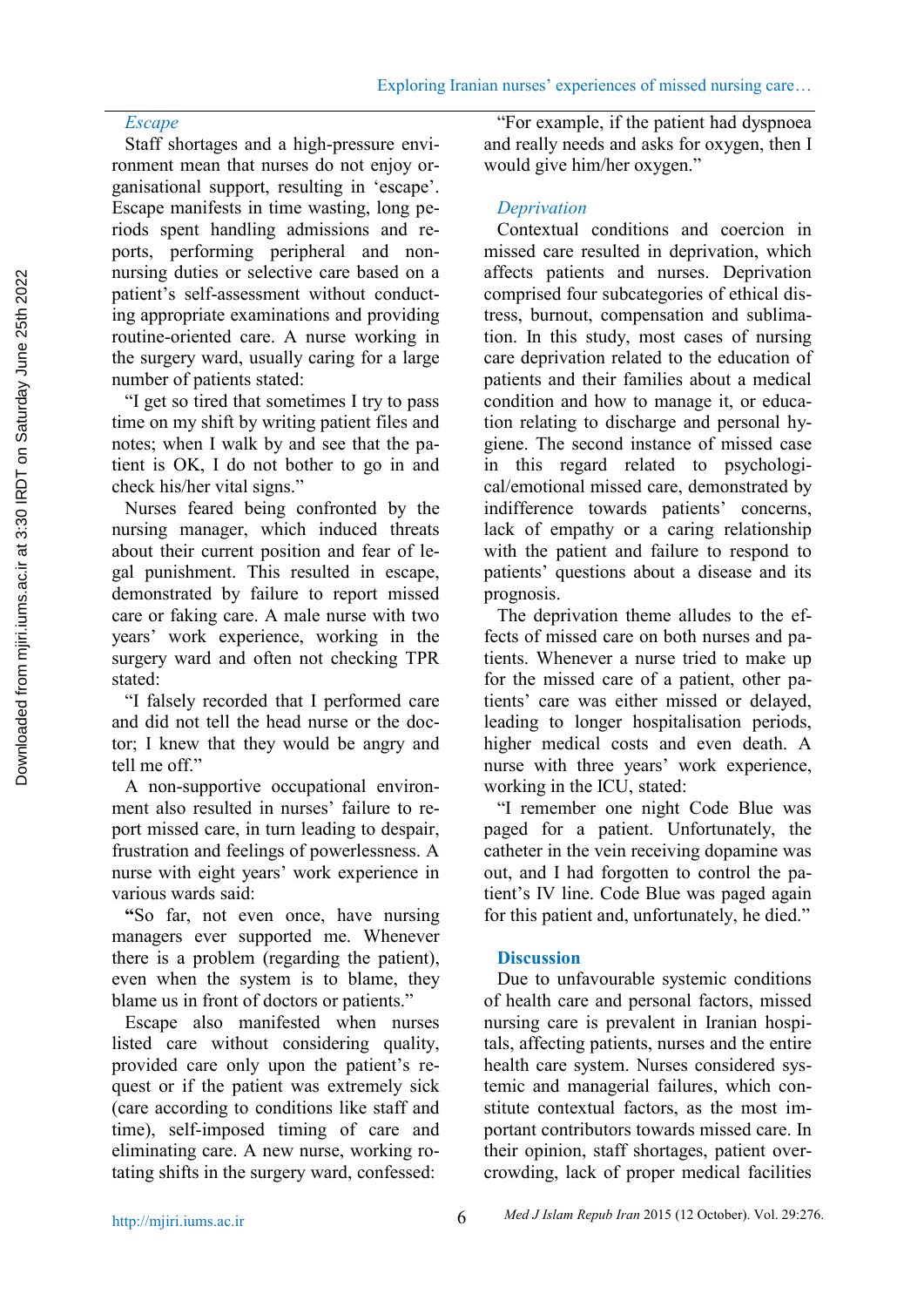and equipment and an unfavourable organisational environment posed major problems in the public healthcare systems. Employing graduate and student nurses to compensate for staff shortage is stipulated in Iranian healthcare policies; this has implications for patients, the nurses and the public healthcare systems (12). Often, nurses lack time management skills, especially in facing with patients critical conditions. Furthermore, they are not allocated to wards according to their scientific, physical and mental capabilities. Their lack of familiarity with equipment and facilities in patient care units often lowers the quality of care, compromising patient safety and their own. Loss of motivation, frustration and job dissatisfaction are consequences of a high workload among these nurses(19).

Adopting appropriate guidelines to ensure the quality and adequacy of human resources by managers and policy makers improves productivity and ensures safe care, (1, 20) saving patients from many complications related to staff shortages(12). Nurses considered time wasting due to faulty, old equipment and the lengthy repair process, limited knowledge regarding operating the equipment and time spent locating the equipment or borrowing it from other wards as factors associated with system failure. This led to distress and job dissatisfaction among nurses (21). The availability of equipment required for patient care ensures patient safety, enhances the quality of care and results in better time management among nurses. The relationship is the primary principle in team working and requires international attention (20,22).

Focus on the quality of care without staff teamwork is not possible (4, 23). Most nurses emphasised staff incompetence as a contextual factor in missed care, considering nurses' motivation levels, accountability towards patients in relation to the care being provided, and a caring attitude as effective care behaviours. Passion for the nursing profession and the selection of nursing volunteers according to their career interests and nurses' physical, emotional and psychosocial health were considered equally important (24, 25).

Participants also regarded the non standard structure of wards as a contributor towards the time taken by nurses to reach patients and, consequently, fatigue. Such conditions complicate patient supervision and the provision of follow-up care (26). Another contextual factor in the missed care incidences was inefficient management in relation to planning and supervision. Functional care as a duty has had a huge impact on staff performance. Nurses typically focus on the application of the biomedical model and acquiring technical skills relating to the nursing profession. This leads to poor patient care, given the assumption of a mechanical approach towards a totally humane job (27).

Inefficiencies due to poor supervision or management and unfavourable outcomes in this regard lead to feelings of being abused by the system and general dissatisfaction (12). According to management theories, managers play an important role in employees' job satisfaction (28). Moreover, team disintegration has a negative effect on the quality and continuity of care by undermining the nurses' role in patient care. The role of doctors is an important aspect to consider in any quality management plans relating to patient care (4, 29, 30). Nursing managers could increase accountability, professional ethics and self-efficacy among nurses by emphasising the importance of ethics and creating a favourable work environment (10). Participants also regarded colleagues' influence as a contributing factor towards missed care. This can lead to assumptions that patients do not really need care, failure to attach importance to care, magnification of nursing job problems, colleagues' exposure to fraudulent report writing practices and habitual missed care. This gradually decreases interest in the job and commitment to the profession and results in indifference towards professional duties and patient needs, as well as lower quality of care (29, 30). Nurses regarded contextual conditions as a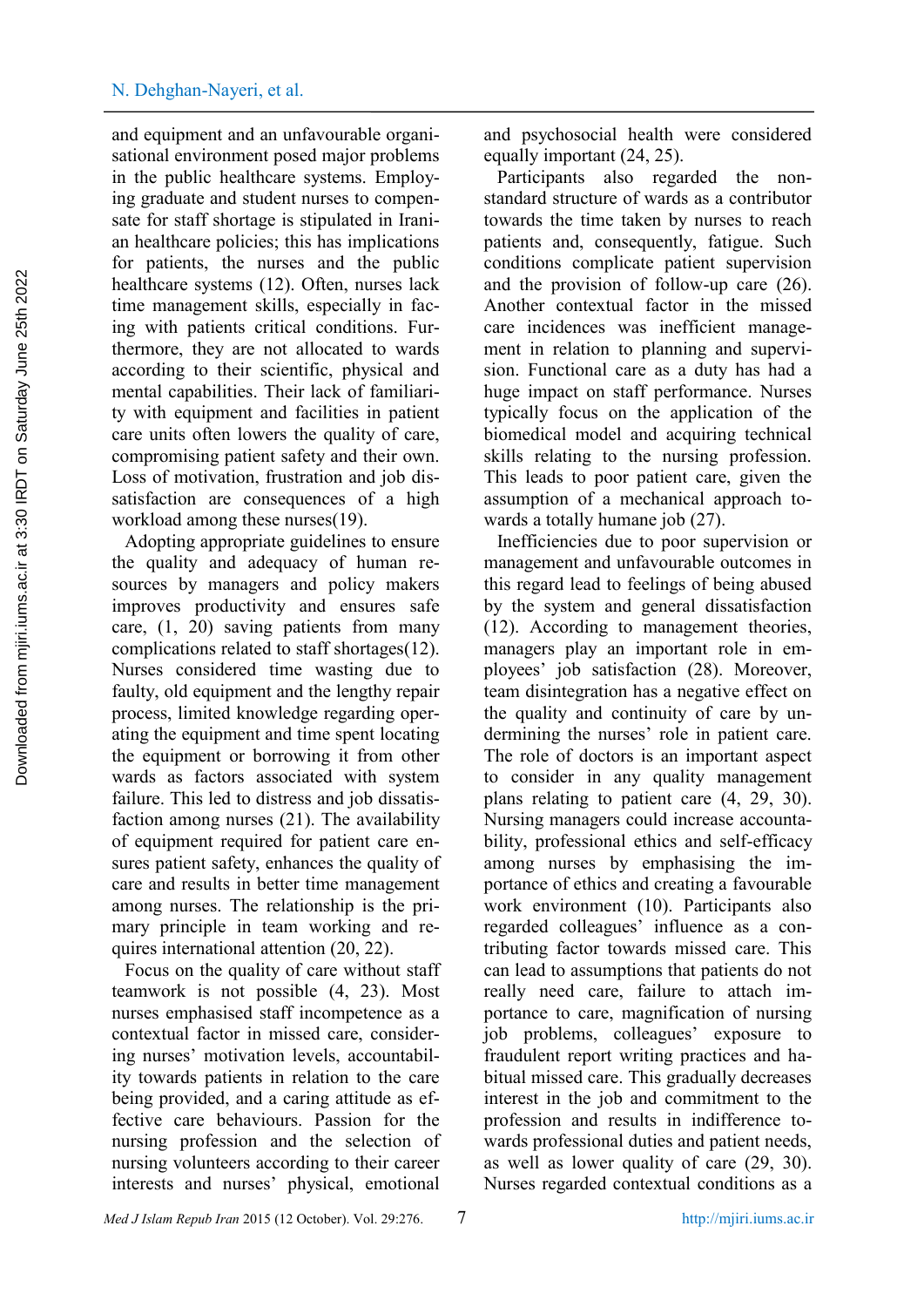contributing factor towards silent care and mental or emotional missed care, characterised by avoiding contact with patients. Lower patient contact results in lower quality of care (31, 32). Quoting Morse, Atashzadeh (2011) states that care comprises interaction between humans and has a mutual impact on social actors. It is in this human interaction that patient education is rendered meaningful (10).

Nurses also reported that low patient contact constituted mental and emotional missed care, citing functional care as a reason. In this regard, the patient is not regarded as a unit; rather, nurses may ignore some of the patient's needs due to not knowing all of his/her needs especially mental, emotional and social needs. Working conditions that are not conducive to efficient performance of duties have led to the adoption of escape strategies by nurses, such as routine oriented care. This approach is flawed; there is consensus among all nursing experts to engage in collective efforts to replace it with patient-oriented approaches (24). Failure to report missed care is one of the typically adopted escape strategies. Reasons for not reporting missed care include considering missed care as unimportant, fear of legal complications, or loss of own position within the system or with confirmation by colleagues and patients. This finding is similar to the results of a study by Mohammadnejad (2013). Investigating the causes of missed care with the cooperation of nurses and nursing managers is important for preventing missed care (33).

Missed nursing deprives both nurses and patients like threatening patients' safety and burn out for the nurse. In the current study, the education of patients and families was cited as the most frequent instance of missed care. However, in Kalisch's study (2009), educational missed care ranked fifth (8). Education is acknowledged by nursing experts as the most important factor in improving patient health, enhancing nursing care quality and patient safety (9). In a study by Winter 2005, delayed or

missed care relating to observing or monitoring patients' vital signs was the most common type of missed care (21).

# **Conclusions**

The results obtained from this study showed that many organisational and personal factors influence missed care among Iranian nurses. Addressing staff shortages to counter missed care should be a priority in the healthcare system. Nursing managers should address this by creating a culture of teamwork, attending to nurses' roles in patient care, reviewing job descriptions and work allocation, facilitating training opportunities before and during service and obtaining feedback on nurses' performance. Nursing managers could also set up systems enabling nurses to report missed care and use nurses' accounts to reduce incidences of missed care.

The study findings could inform strategy planning at an international level, aimed at reducing missed care and improving patient safety.

# **Acknowledgment**

This project has been registered at Nursing and Midwifery Care Research Center of Tehran University of Medical Sciences with the registration number of 18204. We do want to appreciate TUMS for funding the expenses.

# **References**

1. Farsi Z, Dehghan-Nayeri N, Negarandeh R, Broomand S. Nursing profession in Iran: an overview of opportunities and challenges. Japan Journal of Nursing Science 2010;7(1): 9-18.

2. Laschinger HKS, Purdy N, Almost J. The impact of leader-member exchange quality, empowerment, and core self-evaluation on nurse manager's job satisfaction. Journal of Nursing Administration 2007;37(5): 221-229.

3. Morrison RS, Jones L, Fuller B. The relation between leadership style and empowerment on job satisfaction of nurses. Journal of Nursing Administration 1997. 27(5): p. 27-34.

4. Schluter J, Seaton P, Chaboyer W. Understanding nursing scope of practice: A qualitative study. International journal of nursing studies 2011;48(10): 1211-1222.